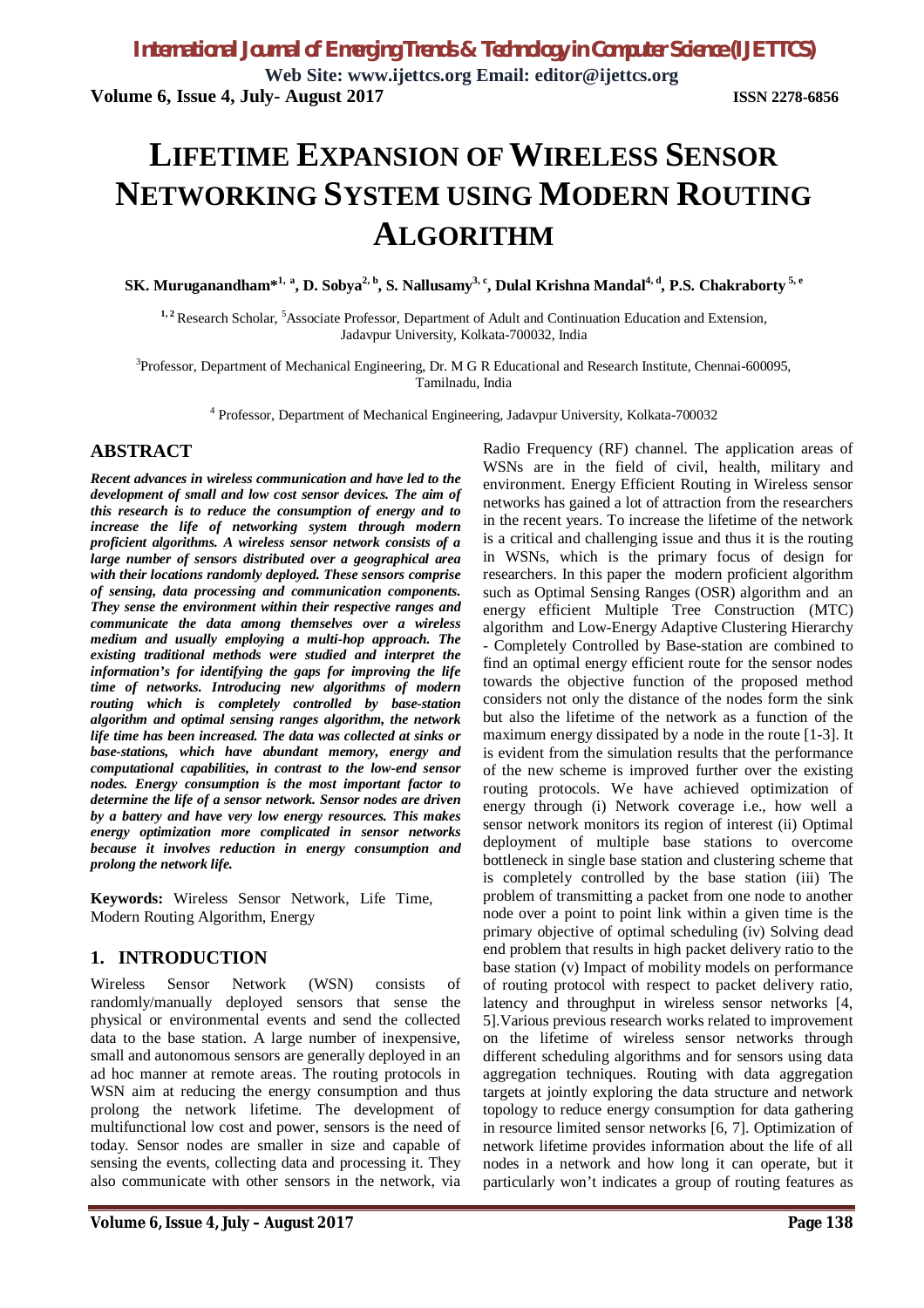**Web Site: www.ijettcs.org Email: editor@ijettcs.org Volume 6, Issue 4, July- August 2017 ISSN 2278-6856**

problem limitations. In reality for an estimated lifetime, there are many existing multiple routing alternatives [8, 9]. Due to the large number of nodes in wireless sensor network and the environment complication, in many cases it is very complicated and even impossible to alter or recharge the existing batteries for the sensor nodes [10, 11]. LEACH is the most accepted hierarchical routing algorithms for wireless sensor networks. The main idea in this is to create clusters of the sensor nodes based on the received signal strength and use local cluster heads as routers to the sink which will save the energy consumption because the transmissions will be carried out only by such cluster heads rather than all sensor nodes. LEACH it is not valid to networks installed in large areas because it uses single-hop routing where each node can transmit directly to the cluster-head and the sink [12]. Energy-LEACH algorithm has been introduced for the concept of the energy doorsill and a factor of distance for selecting the cluster head. The energy doorsill is used to establish whether the node could be used as a precondition of the cluster head node, where as to select the smallest data transmission distance path the distance factor is used [13, 14]. The enhanced and unbiased leach protocol is an extension of the LEACH, which develops the steady region of the clustering hierarchy and minimizes the failure nodes probability using heterogeneity characteristic parameters. LEACH and IDA- algorithm with obtainable Fuzzy logic algorithms were compared and the results stated that delay could be condensed from main sources to destinations when compared to existing data packets [15-17]. In several cases, wireless sensor network life time is getting over as soon as the battery power in critical nodes is exhausted. Hence designers and developers of protocols and applications for WSN the main important factor is the availability of power, because life of the battery is considered as the total network life in sensor networks [18- 20].

### **2. WIRELESS SENSOR NETWORK ARCHITECTURE**



**Figure 1** Schematic diagram of network architecture



**Figure 2** Schematic diagram of sensor node

#### **2.1 Layered Architecture of Wireless Sensor**

Wireless sensor networks are emerging as one of the newest forms of wireless networks. The block diagram of network architecture is shown in figure 1. In WSNs, sensor nodes accumulate human physiological data and transmit it to the sink node which is shown in figure 2. However, transmission of physiological data to the sink node over a mobile route becomes a very difficult task for sensors due to their limited battery power. Moreover, substitution of critical sensor nodes is a major challenge in such scenarios. In order to increase network lifetime, some routing protocols have been proposed in the literature, but the majority of them are focused on coverage distance and unconsumed energy of sensor nodes. In this work, we will propose an energy efficient routing algorithm for WSNs. The proposed algorithm will result in enhancement of working lifetime of the network via less energy consumption in comparison to existing routing protocols.



**Figure 3** Layered architecture of wireless sensor

### **3.OPEN SYSTEMS INTERCONNECTION (OSI) MODEL**

The Open Systems Interconnection (OSI) model defines a networking framework to implement protocols in layers, with control passed from one layer to the next. It is primarily used today as a teaching tool. It conceptually divides computer network architecture into 7 layers in a logical progression which is shown in figure 3. The lower layers deal with electrical signals, chunks of binary data, and routing of these data across networks. Higher levels cover network requests and responses, representation of data, and network protocols as seen from a user's point of view. The OSI model was originally conceived as a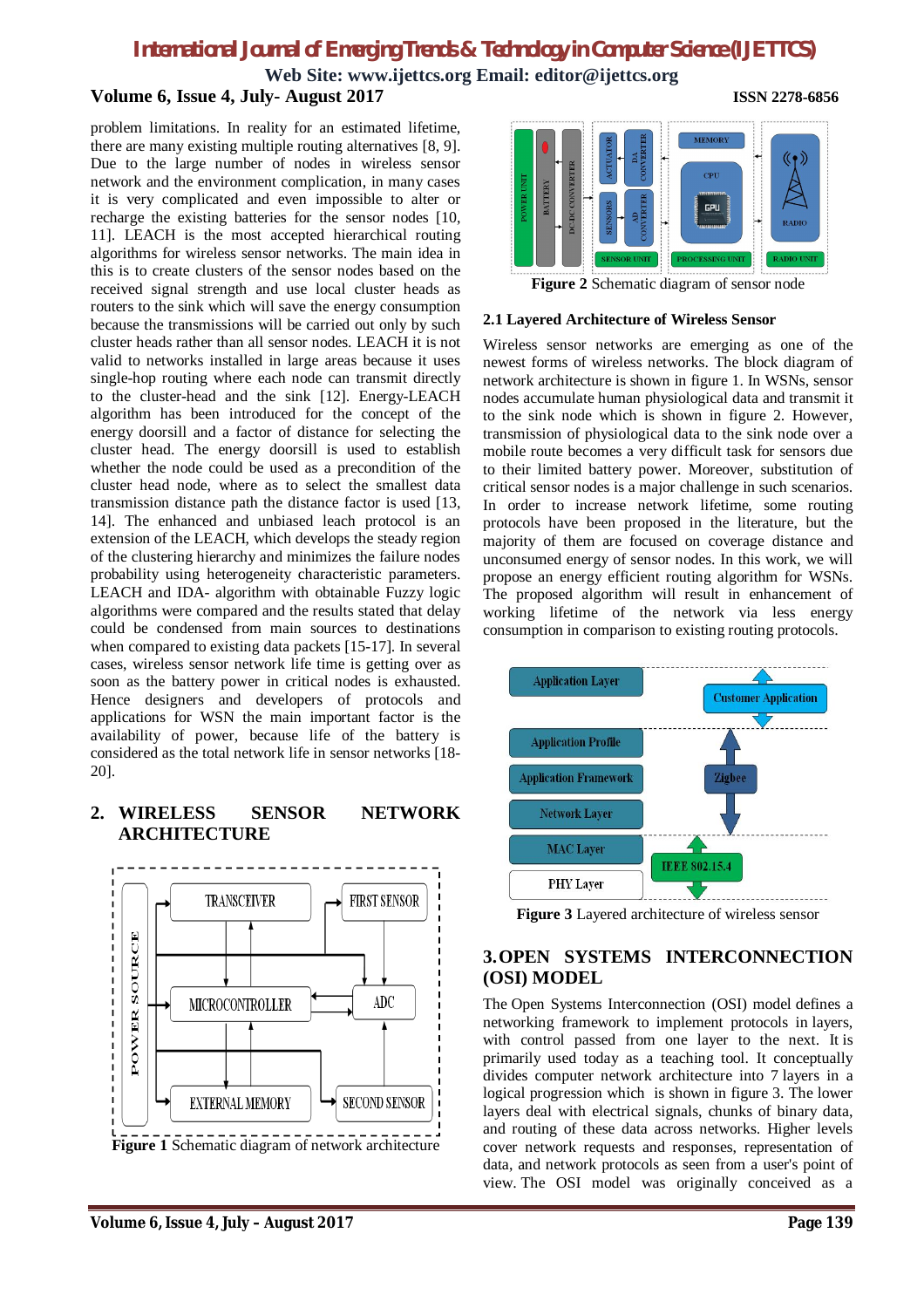**Web Site: www.ijettcs.org Email: editor@ijettcs.org**

### **Volume 6, Issue 4, July- August 2017 ISSN 2278-6856**

standard architecture for building network systems and indeed, many popular network technologies today reflect the layered design of OSI.

#### **3.1 Physical Layer**

At Layer 1, the Physical layer of the OSI model is responsible for ultimate transmission of digital data bits from the Physical layer of the sending (source) device over network communications media to the Physical layer of the receiving (destination) device. Examples of Layer 1 technologies include Ethernet cables and Token Ring networks. Additionally, hubs and other repeaters are standard network devices that function at the Physical layer, as are cable connectors. At the Physical layer, data are transmitted using the type of signaling supported by the physical medium: electric voltages, radio frequencies, or pulses of infrared or ordinary light.

#### **3.2 Data Link Layer**

When obtaining data from the Physical layer, the Data Link layer checks for physical transmission errors and packages bits into data "frames". The Data Link layer also manages physical addressing schemes such as MAC addresses for Ethernet networks, controlling access of any various network devices to the physical medium. Because the Data Link layer is the single most complex layer in the OSI model, it is often divided into two parts, the "Media Access Control" sub layer and the "Logical Link Control" sub layer.

#### **3.3 Network Layer**

The Network layer adds the concept of routing above the Data Link layer. When data arrives at the Network layer, the source and destination addresses contained inside each frame are examined to determine if the data has reached its final destination. If the data has reached the final destination, this Layer 3 formats the data into packets delivered up to the Transport layer. Otherwise, the Network layer updates the destination address and pushes the frame back down to the lower layers. To support routing, the Network layer maintains logical addresses such as IP addresses for devices on the network. The Network layer also manages the mapping between these logical addresses and physical addresses. In IP networking, this mapping is accomplished through the Address Resolution Protocol (ARP).

#### **3.4 Transport Layer**

The Transport Layer delivers data across network connections. TCP is the most common example of a Transport Layer 4 network protocol. Different transport protocols may support a range of optional capabilities including error recovery, flow control, and support for retransmission.

#### **3.5 Application Layer**

The Application layer supplies network services to enduser applications. Network services are typically protocols that work with user's data. For example, in a Web browser application, the Application layer protocol HTTP packages the data needed to send and receive Web page content. This Layer 7 provides data to (and obtains data from) the Presentation layer.

### **4.EXISTING PROTOCOLS**

### **4.1 Energy Aware Routing**

Many energy concerned approach have been proposed towards efficient for wireless sensor networks. The following figure 4 shows the routing protocol for least energy consumption and perfect way for data transmission. NODE M- Source node (Produce sensory data)

AE- Available energy

Where,

 $\alpha_i$  denotes the energy required to transmit the data packet generated by the node M over link

i denotes the node from M to sink



**Figure 4** Routing protocol for least energy consumption and perfect way for data transmission

| <b>Table 1:</b> Margin specifications |                            |
|---------------------------------------|----------------------------|
| <b>ROUTE</b>                          | <b>INFORMATION OF PATH</b> |
| <b>ROUTE 1</b>                        | SINK-S-K-M                 |
|                                       | Total $\alpha = 3$         |
|                                       | Min $AE=2$                 |
|                                       | Total AE=4                 |
| <b>ROUTE 2</b>                        | $SINK - S-K-I-M$           |
|                                       | TOTAL $A=6$                |
|                                       | $Min AE=2$                 |
|                                       | Total AE=6                 |
| <b>ROUTE 3</b>                        | $SINK - T-M$               |
|                                       | TOTAL $A=4$                |
|                                       | $Min AF=3$                 |
|                                       | Total $AE=3$               |
| <b>ROUTE 4</b>                        | SINK –H-A-M                |
|                                       | TOTAL A=6                  |
|                                       | $M_{IN}$ AE=1              |
|                                       | Total AE=5                 |

There are four possible paths and corresponding matrices which are given in table 1.In this simulation route 3 is the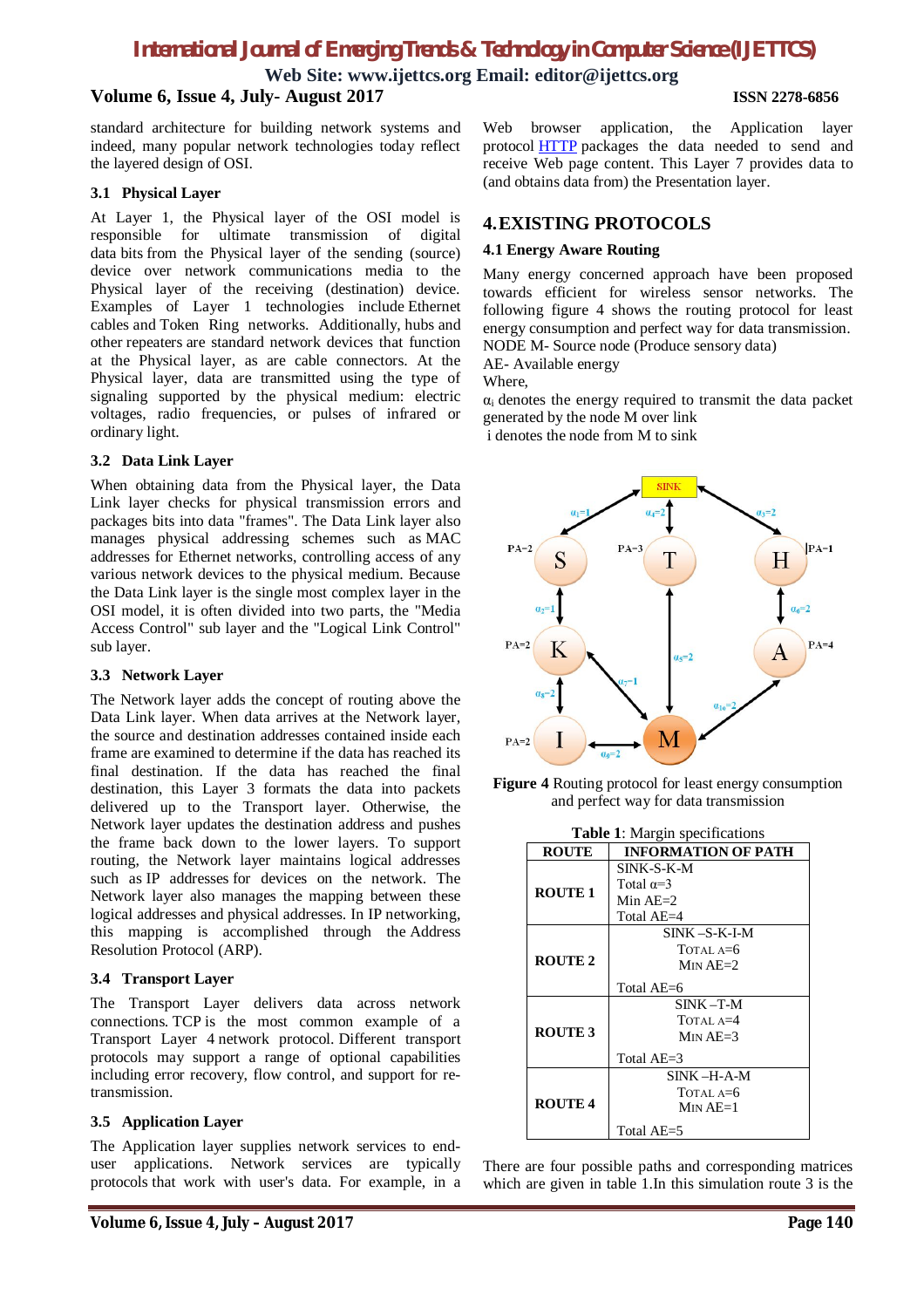**Web Site: www.ijettcs.org Email: editor@ijettcs.org**

#### **Volume 6, Issue 4, July- August 2017 ISSN 2278-6856**

perfect way to transmit the information to sink node from child node with minimum available energy. Spatial deployment and data transmission in WSN is illustrated in the following figure 5.



**Figure 5** Spatial deployment and data transmission in **WSN** 

#### **4.2 Minimum Total Energy Routing Protocols (MTE)**

Initially energy aware routing intended on obtain minimum energy path from source node to sink node.MTE reduces the total energy utilized along the route,

We represent the energy consumed when transmitting packets between  $n_i$  and  $n_i$  as  $P(n_i, n_i)$ .

Thus the whole route required energy

$$
P_1 = \sum_{i=0}^{D-1} P(n_i, n_{i+1}) \dots
$$

 $n_{o \text{ and }} n_{D}$  are source and destination

So, the objective of the scheme is diagnosing the path/route with minimum energy utilization when packets are transmitted.

$$
\begin{array}{c}P_0 = \min P_1\\ i \notin S\end{array}
$$

Where, **S** is the set of all feasible routes between the source and destination.

#### **4.3 Energy Aware MAC Protocol for Wireless Sensor Networks**

The main aim of sink node is to collect and forward the sampled information about the environment, normally a sensor initiate data only when there is an unprecedented event with long idle periods between when no data are collected. But during the transmission of the data from the unusual event, a particular sensor node can initiate extraordinary data traffic. To reduce redundancy and network congestion the traffic is accumulated with the group of sensors called clusters. In which the sensor node act as cluster head (CH) So that normally cluster topology used here.

#### **4.4 Block Diagram of Cluster Topology**

A large amount of data is typically forwarded through the entire sensor network through cluster head (CH) towards Base station (BS). Sensor nodes are energy constrained because they run on batteries. Hence it is advantageous to conserve energy even with long idle periods between transmissions. Hence an immense level of energy can be turning off RF (Radio frequency) circuit during the idle periods Rigorous work in this area has been done for asynchronous protocols like PAMAS (Power aware multi access) and MAC (Medium access control) protocols saves energy by periodically saving energy in sleeping mode .But they still require node to listen to the radio channel for a notable amount of time and energy conservation is moderate. The block diagram of cluster topology is shown in the following figure 6.



**Figure 6** Block diagram of cluster topology

#### **4.5 Proposed Work**

Network working lifetime is a tiresome task due to the low energy and to make such networks energy efficient, routing protocol is chosen very carefully. Such routing algorithm is proposed in this paper. This section presents the proposed routing algorithm in which data of all nodes are transmitted to the destination. The destination node is presumed to be enhanced with energy and doesn't t have energy limitation. To transmit data to the destination node this algorithm implements the most achievable routing approach depending upon the location and the residual energy information about each node. This algorithm has considered the communication count and node criticality along with the remaining energy and the coverage distance parameters for routing in WSN. These two additional parameters will help in gaining maximum network lifetime among existing algorithms and will minimize energy consumption in the WSN. Considerations based on which algorithm is proposed are defined in the **set up phase**. The functionality and operations of the algorithm are defined in the **operational phase**.

#### **4.5.1 Setup phase**

The proposed algorithm is based on the following considerations:

1) Two types of nodes, namely data nodes and audio nodes are used.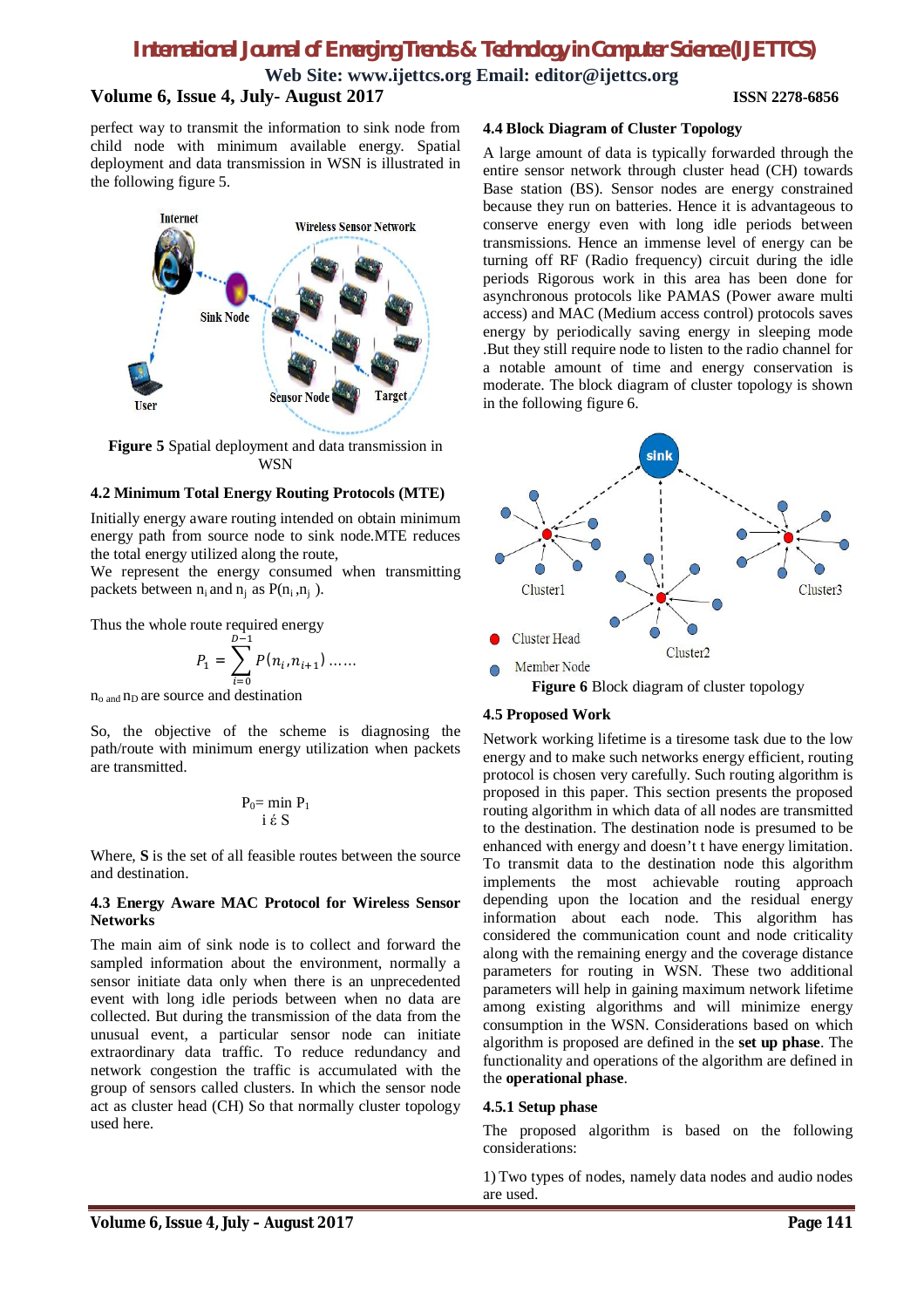**Web Site: www.ijettcs.org Email: editor@ijettcs.org**

### **Volume 6, Issue 4, July- August 2017 ISSN 2278-6856**

2) Type variable is defined for every node which denotes criticality of a node. It can have two values either info or Audio. If Type has info value, then the node has low criticality and if the value is Audio then the node is highly critical. Node with Type value as Audio is not selected as the next hop for other node's data transmission.

3) Communication count defines how many nodes' data can be forwarded by a single node. It is denoted by the variable CommTotal. A threshold is defined which sets an upper limit for the CommTotal variable.

#### **4.5.2 Operational phase**

At the starting, all sensor nodes are deployed in fixed area in WSN. One among them is selected as the destination node to which data of all other nodes, accumulated by sensing within their coverage closeness are transmitted. Nodes within coverage range of the destination transmit data using the single hop transmission technique. However, nodes which transmit outside the coverage range of the destination node adopt multi hop transmission technique.

In case of multi hop transmission, data from the source node to the destination node are transmitted via multiple next hops. To select a next hop, adjacent list of the present node is generated. The neighbor list provides the names of all nodes within the coverage range of the current node. One node among the nodes of the neighbor list is selected as next hop. The next hop selection is performed in two steps.

**Step 1:** The space of next hop to the destination node must be lower than the current node's distance to the destination node. In addition to this, the energy level of the next hop must be greater than the portal value.

**Step 2:** After step 1 conditions are fulfilled, four parameters namely remaining energy of a node, coverage distance, communication total and node criticality are examined. When all these conditions are satisfied, then this node is set as next hop and is added to the path from source sensor node to the destination is reached. However, if no such node is found, then in step two is performed for parameters excluding CommTotal parameter. If an appropriate node is found, then it is set as the next hop, but if no such node is found, then step two is repeated for parameters excluding the residual energy parameter. This node is set as the next hop. Now, the energy value of this next hop is updated. Data aggregation process in deployed wireless sensor network is shown in figure 7 where, sensor nodes only need to transmit packets that contain distribution parameters instead of individual values.





The pseudo code for the proposed algorithm is as follows:

#### Algorithm (N, Src, Dst)

/\* Specify a Network with N Nodes with Source and Destination\*/

 1. For m=1 to N [Define N nodes with the location and Energy Specification]

- { 2. Nodes(m). location=AreaLoc(A,B) Nodes $(m)$ . Type = (Info or Audio)
	-
	- Nodes(m). Energy=1J
	- Nodes(m). CommTotal=0;
- }

3. Set PreNode=Src [Set Source Node as Present Node]

 4. While PreNode! =Dst [Repeat Process Till Destination Node does not Occur]

{ 5. Generate the adjacent List for PreNode called AdjacList

- 6. Set nexthop  $=$  AdjacList  $(1)$
- 7. For i=1 to AdjacList. Length
- { 8. If (Nodes(i).Energy>EThreshold And Distance(i, Dest)<Distance(PreNode, Dest))
- 9.
- { {

10. Set nexthop=i;

}

 11. Else If (AdjacList (m). Energy>Nodes (nexthop). Energy and AdjacList (m). Type=Data and AdjacList (m). Distance<Sensing Range)

- { 12. Set nexthop =m;
- }

 13. Else If (AdjacList (m). CommTotal<Threshold and AdjacList (m).Type=Data and AdjacList (m).

Distance<Sensing Range)

{ 14. Set nexthop =m;

}

 16. Nodes (nexthop). Energy= Nodes (nexthop). Energy-ForwardingEnergy;

17. Path. Add (next hop)

 18. Nodes (nexthop). CommTotal= Nodes (nexthop). CommTotal+1

19. Set PreNode= nexthop

} }

20. Nodes (Src). Energy= Nodes (Src). Energy-

<sup>} }</sup>  15.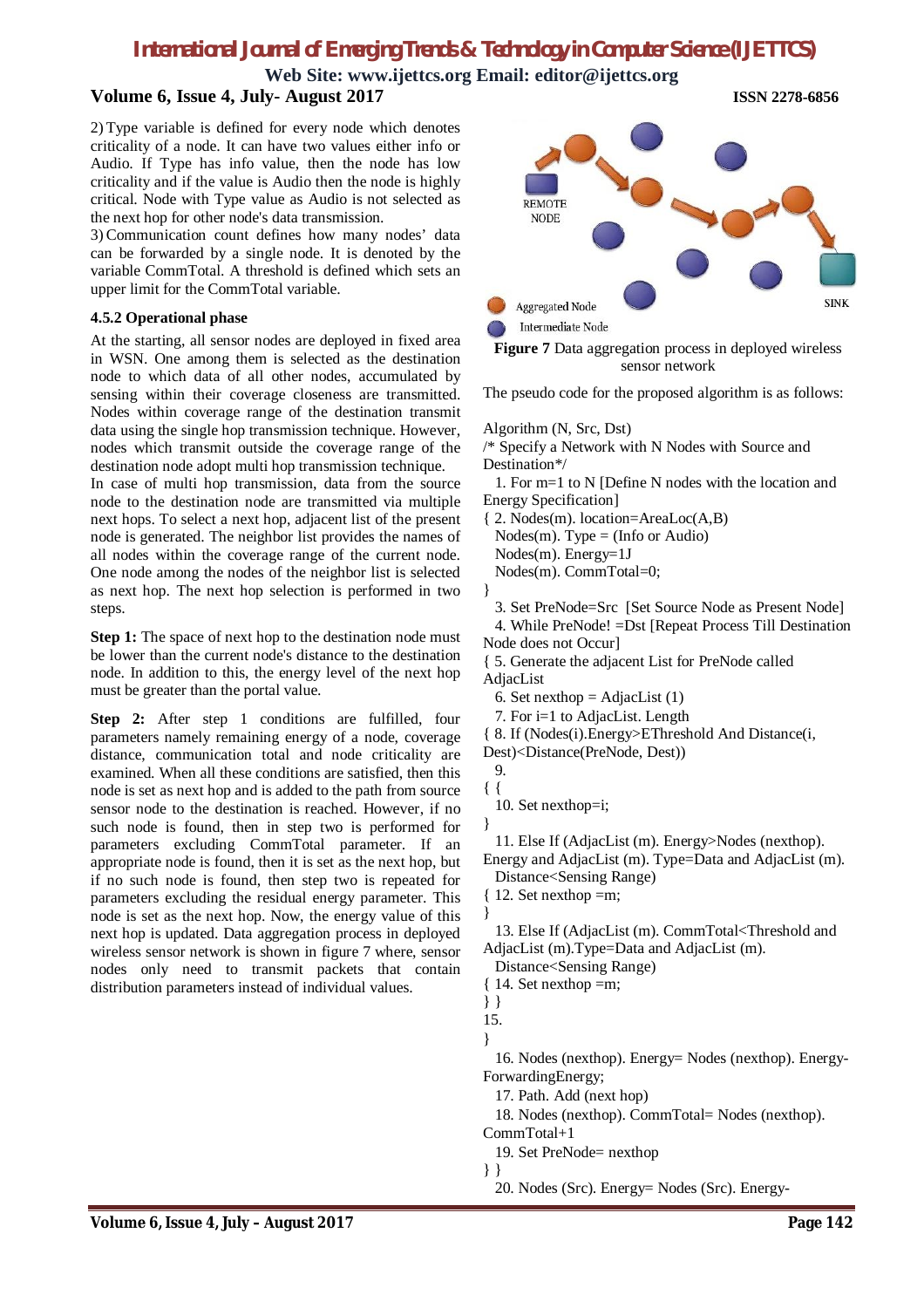**Web Site: www.ijettcs.org Email: editor@ijettcs.org**

### **Volume 6, Issue 4, July- August 2017 ISSN 2278-6856**

Transmission Energy;

 21. Nodes (Dst). Energy= Nodes (Dst). Energy-Receiving Energy;

The energy merit of the next hop is updated after every transmission. The value of CommTotal variable is incremented by 1 after every transmission of the next hop. Now, this next hop node is set as the Present node and this protocol is repeated till the destination node is reached. Finally, when the destination node is reached, energy values of the source node and the destination node are updated.

### **5.CONCLUSIONS**

This paper has presented an algorithm which will perform routing more effectively than existing routing protocols in wireless sensor networks with limited energy nodes. In this proposed algorithm four attributes such as coverage distance, residual energy, communication count and node criticality are taken into account for energy efficient routing in WSN. Node present and communication count parameters highlight on reducing the burden on highly critical nodes and try to balance energy consumption evenly on all the nodes. This would be largely lower the energy consumption and enhance the lifetime of the network. The proposed algorithm appears to be a novel algorithm among the existing algorithms. However, in future some other critical parameters will be considered to optimize the routing in WSN. The work is presented as a framework, in future it can be implemented in other applications.

### **References**

- [1] E. Mariappan, B.Paramasivan, "Enhancing the Lifetime of Wireless Sensor Networks and Balancing the Load Using LEACH Protocol and Iterative Deepening A\*Algorithm", International Journal of Computer Science & Communications, 5(1), pp.87-94, 2014.
- [2] Raed M. Bani Hani, Abdalraheem A. Ijjeh, "A Survey on LEACH-Based Energy Aware Protocols for Wireless Sensor Networks", Journal of Communications, 8(3), pp. 192-206, 2013.
- [3] D. Sobya, "Design and Implementation of FPGA based Wave-Pipelining for Digital Signal Processing Circuits", International Research Journal in Advanced Engineering and Technology, 1(2), pp. 36-42, 2015.
- [4] Y. Zhao, L. Wu, F. Li, S. Lu, "On Maximizing the Lifetime of Wireless Sensor Networks using Virtual Backbone Scheduling", IEEE Transactions on Parallel and Distributed Systems, 23(8), pp. 1528-1535, 2012.
- [5] Mohammed Abo-Zahhad et al., "A New Energy-Efficient Adaptive Clustering Protocol Based on Genetic Algorithm for Improving the Lifetime and the Stable Period of Wireless Sensor Networks", International Journal of Energy, Information and Communications, 5(3), pp. 47-72, 2014.
- [6] D. Sobya, "Data Compression Analysis of Rocket Engines with Vector Quantization Based on FCM

Algorithm", International Journal of Engineering Research in Africa, 22, pp. 135-140, 2016.

- [7] Nandakishor Sirdeshpande, Vishwanath Udupi, "Lifetime Maximization using Modified Leach Protocol for Energy Efficient Routing in Wireless<br>Sensor Networks", International Journal of Sensor Networks", International Journal of Engineering and Science, 2(2), pp. 17-23, 2013.
- [8] Rafael Asorey-Cacheda et al., "On Maximizing the Lifetime of Wireless Sensor Networks by Optimally Assigning Energy Supplies", Sensors, 13, pp. 10219- 10244, 2013.
- [9] D. Sobya, "Discrete Wavelet Transform for Image Compression and Reconstruction via VLSI", International Research Journal in Advanced Engineering and Technology, 1(1), pp. 31-35, 2015.
- [10]S.A. Sayyadi, R. Senemar, H. Teimuri, "Elect Distance Efficient Cluster Heads for Improvement Performance of LEACH Protocol", 2nd International Conference on Computational Techniques and Artificial Intelligence, 2013, pp. 179-183
- [11]M. Saravanakumar, D. Sobya and B. Sathis kumar, "Design and Development of New Technique for Testing of Field Programmable Gate Arrays", International Journal of Research in Mechanical, Mechatronics and Automobile Engineering, 1(4), pp. 139-147, 2016.
- [12]W.R. Heinzelman, A. Chandrakasan, H. Balakrishnan, "An Application Specific Protocol Architecture for Wireless Micro Sensor Networks", IEEE Transactions on Wireless Communications, 1(4), pp. 660-670, 2002.
- [13]W. Liu, L. Wang, "An Improved Algorithm based on LEACH Protocol", Journal of Applied Mechanics and Materials, 347, pp. 2725-2727, 2013.
- [14]K. Pawar, V. Pawar, T. Sharma, "Enhancement of LEACH Protocol Using Energy Heterogeneity Concept", International Journal of Emerging Trends and Technology in Computer Science, 2(1), pp. 49-56, 2013.
- [15]Deepak S. Gaikwad, Sampada Pimpale, " Routing Alternatives for Network Lifetime Maximization of WSNs using Heuristic and Fuzzy Logic Approach", International Journal of Inventive Engineering and Sciences, 1(6), pp. 2319-9598, 2013.
- [16]S. Nallusamy, D. Sri Lakshmana Kumar, K.Balakannan, P.S.Chakraborty, "MCDM Tools Application for Selection of Suppliers in Manufacturing Industries using AHP, Fuzzy Logic and ANN", International Journal of Engineering Research in Africa, 19, pp. 130-137, 2015.
- [17]D. Sobya, Partha Sarathi Chakraborty, Dulal Krishna Mandal, "Design and Development of IoT Based Residential Automation Security System with Bluetooth Technology", International Journal of Application or Innovation in Engineering & Management, 6(6), pp. 62-72, 2017.
- [18]D. Sobya, "Design and Execution of Hybrid Fuzzy Controller for Speed Regulation of Brushless DC Motor", International Journal of Research in